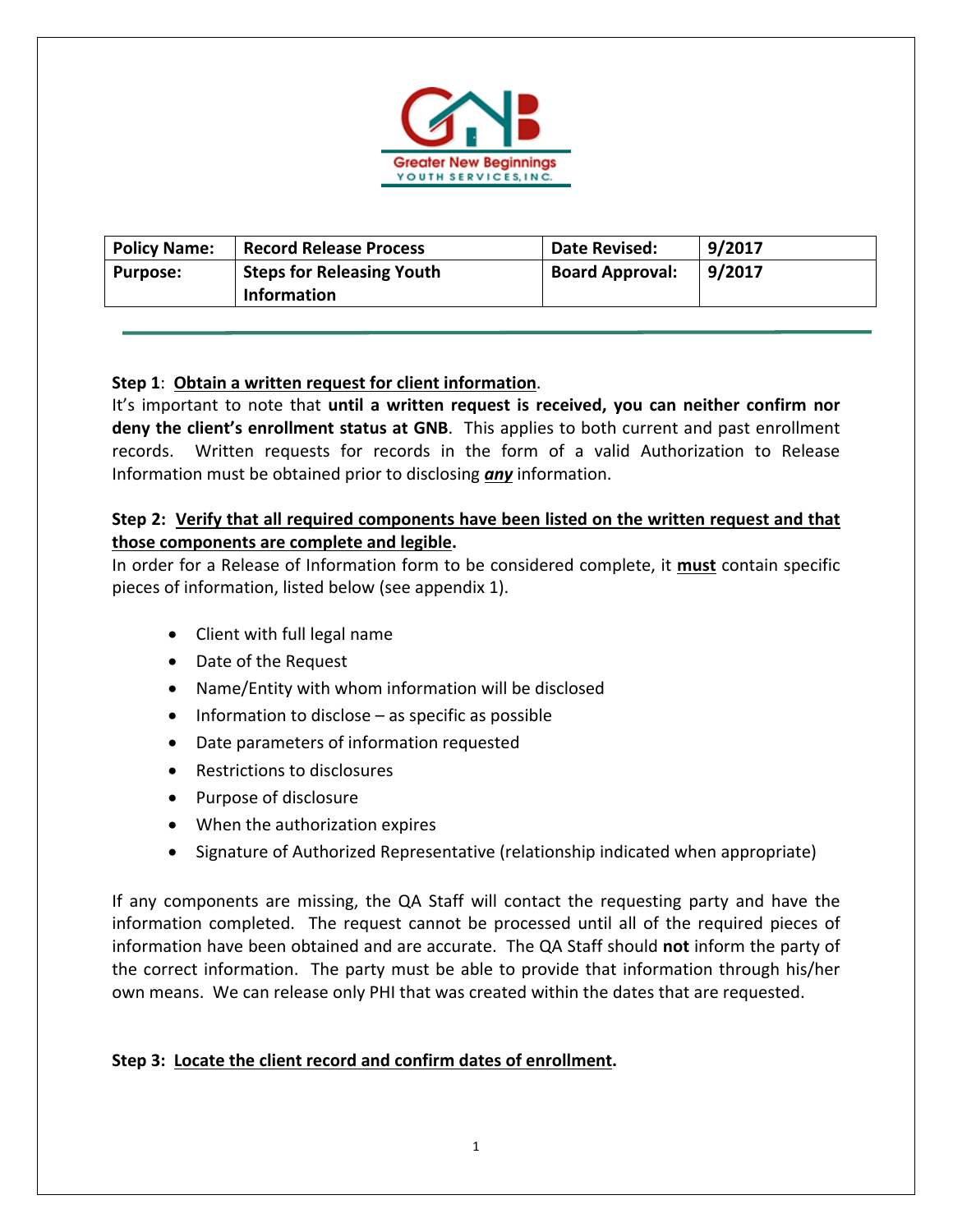Several data points should be matched to ensure the correct record has been located. These include full legal name, date of birth, social security number, client county record number, date of enrollment, program, and authorized representative.

#### **Step 4: Verify the signature of the authorized representative.**

Check that the signatures of the authorized representative on the request match those that are on the clients' consent forms. If they do not match or are difficult to distinguish a match, the QA Staff should contact the requestor and ask them to provide identification which shows his/her signature. State identification, driver's license, passport and military ID are examples of acceptable proof of identification.

#### **Step 5**: **Identifying the information to be released.**

The QA Staff will carefully read the request. Decisions about what information should be released must be based on what is requested on the Release of Information form. The QA Staff will exercise prudent judgment on limiting the information that is disclosed. A conservative approach is exercised so that the minimum amount of information that is needed to comply with the request is provided. This is called following the "minimum necessary"requirement.

In most situations, a summary of the requested information should be written by the clinician or the supervisor based on the individualized purpose of the disclosure. If the clinician or supervisor is unable to produce a summary, the QA Staff will locate the information that would complete the request and should coordinate a review of those documents by the clinician or supervisor. When reviewing the information to be released, the clinician or supervisor should look through every page to determine what information should be released. The purpose of this review is to ensure that the documentation to be released includes the information requested and *only* the information requested. When reviewing the pages, the clinician or supervisor will look for information that falls outside the scope of the request and redact it as appropriate.

The clinician or supervisor should summarize and/or the QA Staff should only send information explicitly requested. If entire documents are being released, copies must be made and the original document returned to the chart**.** Only information for the identified client should be released. If there is mention of any other client's name in a document, it cannot be released until the page or name of the other client is removed.

In some cases, there may be clinical information that the treatment team believes is not in the client's best interest to share. This determination must be based on a current assessment of the emotional stability of the client. If they are not able to assess the client's current stability, then we should consider releasing all requested information. If it is decide to limit the information, it must document a justified rationale for the limitation. This must be documented in writing by the Director and attached to the release of information form that will be filed with the chart.